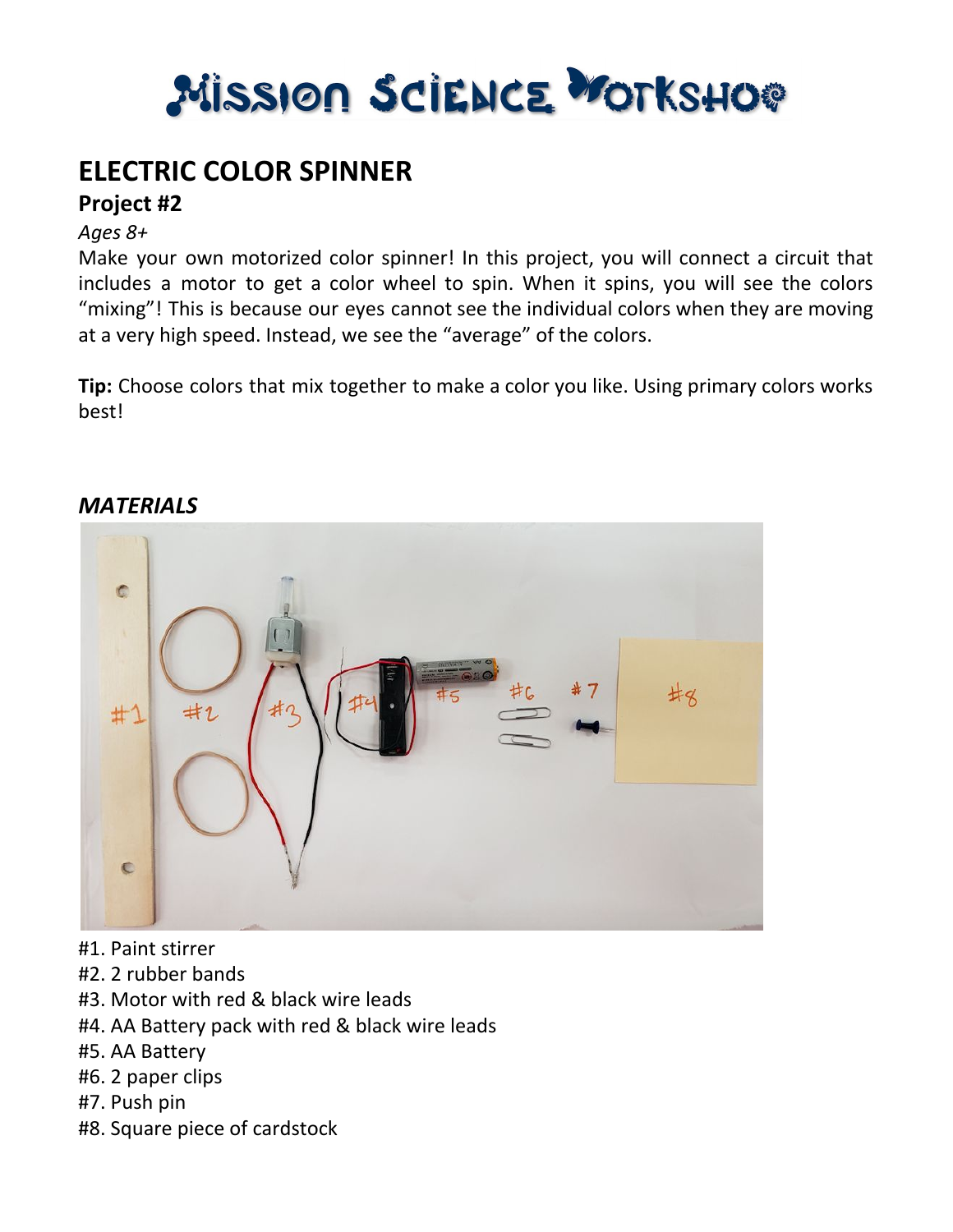# Mission Science Workshop

### *STEPS*

**Step 1.** Attach the Motor (#3) to the end of the paint stirrer (#1) using one rubber band (#2) so that the motor's point is off the end. Wrap the rubber band around the motor and paint stick until the motor doesn't move easily (at least 5 times.)



**Step 2.** Insert the AA battery (#5) into the AA battery pack (#4) – remember the flat negative end (-) presses down on the spring.



**Step 3.** Attach the battery pack (#4 and 5) to the paint stirrer by wrapping a rubber band around the battery until the battery pack doesn't move (at least 5 times.)



**Step 4.** Wrap the exposed metal wire from the black wire of the **BATTERY PACK** (#4) around the bottom of one paper clip (#6) so that the wire holds onto the paper clip.



**Step 5.** Wrap the exposed metal wire from the red wire of the **MOTOR** (#3) around the bottom of one paper clip (#6) so that the wire holds the paper clip to it.



**Step 6.** Connect the red wire of the battery pack (#4) and the black wire of the motor (#3) together by twisting the metal together.